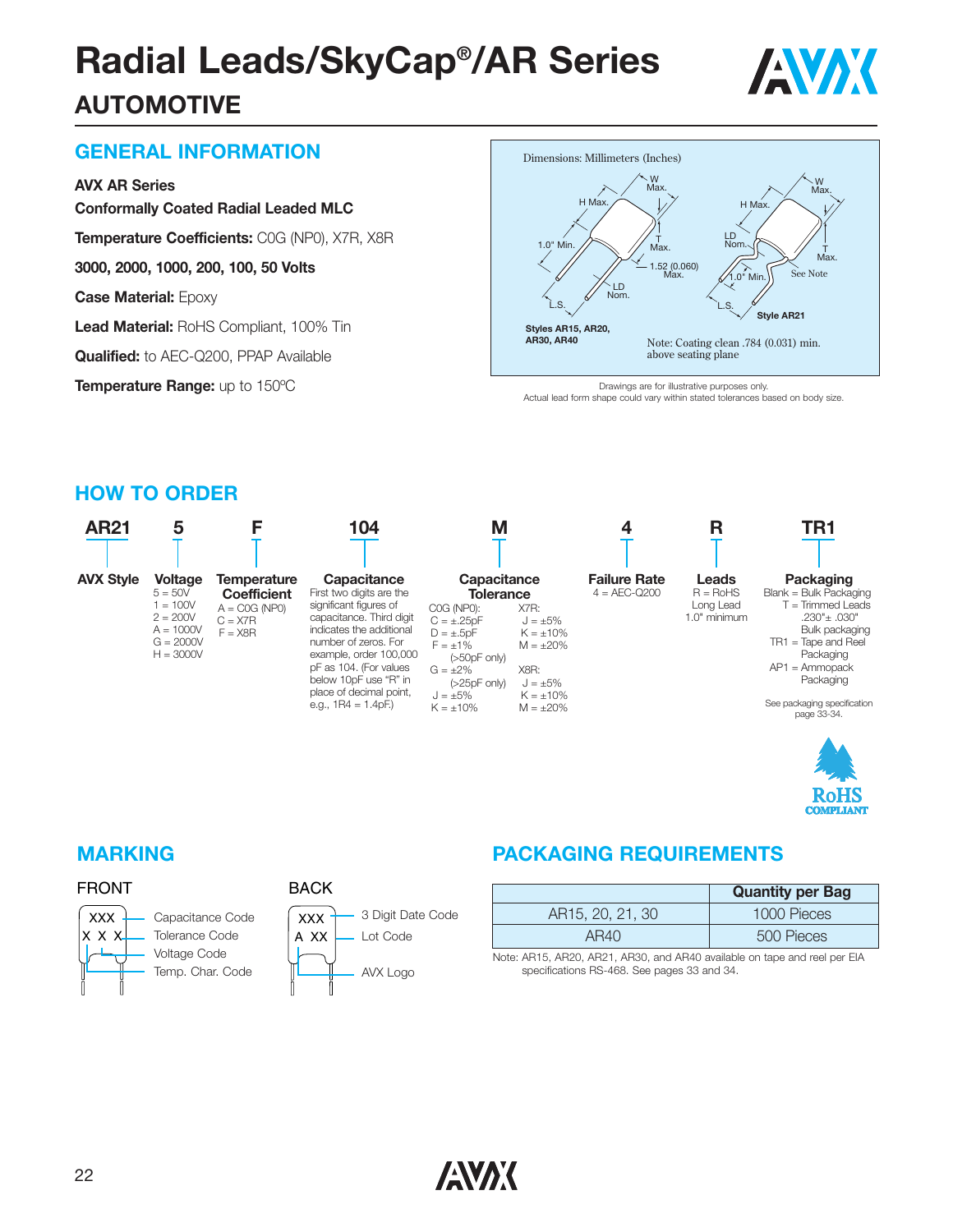# **Radial Leads/AR Series**

# **C0G (NP0) Dielectric**

### **SIZE AND CAPACITANCE SPECIFICATIONS**

| EIA Characteristic |  |
|--------------------|--|

| <b>EIA Characteristic</b> |                             |             |                |        |      |                 |        |                 |             |    | Dimensions: Millimeters (Inches) |
|---------------------------|-----------------------------|-------------|----------------|--------|------|-----------------|--------|-----------------|-------------|----|----------------------------------|
|                           | <b>AVX Style</b>            |             | <b>AR15</b>    |        |      | <b>AR20</b>     |        |                 | <b>AR21</b> |    |                                  |
|                           | AVX "Insertable"            | <b>AR07</b> |                |        | AR29 |                 |        | AR59            |             |    |                                  |
|                           | Width                       | 3.81        |                | 5.08   |      | 5.08            |        |                 |             |    |                                  |
|                           | (W)<br>(.150)               |             |                | (.200) |      |                 | (.200) |                 |             |    |                                  |
|                           | Height                      | 3.81        |                |        | 5.08 |                 |        | 5.08            |             |    |                                  |
|                           | (H)                         |             | (.150)         |        |      | (.200)          |        | (.200)          |             |    |                                  |
| <b>Thickness</b><br>(T)   |                             |             | 2.54<br>(.100) |        |      | 3.175<br>(.125) |        | 3.175<br>(.125) |             |    |                                  |
|                           | <b>Lead Spacing</b>         |             | 2.54           |        |      | 2.54            |        |                 | 5.08        |    |                                  |
| (L.S.)                    |                             |             | (.100)         |        |      | (.100)          |        |                 | (.200)      |    |                                  |
|                           | <b>Lead Diameter</b>        |             | .508           |        |      | .508            |        |                 | .508        |    |                                  |
|                           | (L.D.)                      |             | (.020)         |        |      | (.020)          |        |                 | (.020)      |    |                                  |
| Cap                       | <b>Industry Preferred</b>   |             | <b>WVDC</b>    |        |      | <b>WVDC</b>     |        |                 | <b>WVDC</b> |    |                                  |
| in pF                     | <b>Values in Blue</b>       |             | 200 100        | 50     |      | 200 100         | 50     | 200             | 100         | 50 |                                  |
| 1                         | AR <sub>-----</sub> A1R0D4R |             |                |        |      |                 |        |                 |             |    |                                  |
| 10                        | <b>ARA100K4R</b>            |             |                |        |      |                 |        |                 |             |    |                                  |
| 15                        | AR_____A150K4R              |             |                |        |      |                 |        |                 |             |    |                                  |
| 22                        | AR <sub>-----</sub> A220K4R |             |                |        |      |                 |        |                 |             |    |                                  |
| 33                        | ARA330K4R                   |             |                |        |      |                 |        |                 |             |    |                                  |
| 39                        | AR_____A390K4R              |             |                |        |      |                 |        |                 |             |    |                                  |
| 47                        | AR <sub>-----</sub> A470K4R |             |                |        |      |                 |        |                 |             |    |                                  |
| 68                        | AR_____A680K4R              |             |                |        |      |                 |        |                 |             |    |                                  |
| 100                       | ARA101K4R                   |             |                |        |      |                 |        |                 |             |    |                                  |
| 150                       | AR <sub>-----</sub> A151K4R |             |                |        |      |                 |        |                 |             |    |                                  |
| 220                       | AR <sub>-----</sub> A221K4R |             |                |        |      |                 |        |                 |             |    |                                  |
| 330                       | AR_____A331K4R              |             |                |        |      |                 |        |                 |             |    |                                  |
| 390                       | AR_____A391K4R              |             |                |        |      |                 |        |                 |             |    |                                  |
| 470                       | AR <sub>-----</sub> A471K4R |             |                |        |      |                 |        |                 |             |    |                                  |
| 680                       | AR_____A681K4R              |             |                |        |      |                 |        |                 |             |    |                                  |
| 1,000                     | <b>ARA102K4R</b>            |             |                |        |      |                 |        |                 |             |    |                                  |
| 1,500                     | AR <sub>-----</sub> A152K4R |             |                |        |      |                 |        |                 |             |    |                                  |
| 2,200                     | AR_____A222K4R              |             |                |        |      |                 |        |                 |             |    |                                  |
| 3,900                     | ARA392K4R                   |             |                |        |      |                 |        |                 |             |    |                                  |
| 4,700                     | <b>ARA472K4R</b>            |             |                |        |      |                 |        |                 |             |    |                                  |
| 6800                      | AR_____A682K4R              |             |                |        |      |                 |        |                 |             |    |                                  |
| 8200                      | ARA822K4R                   |             |                |        |      |                 |        |                 |             |    |                                  |
|                           |                             |             |                |        |      |                 |        |                 |             |    |                                  |

#### **Notes:**

"Insertable" make reference to alternative AVX style using the same range of capacitance available on the matrix.

For others Styles, voltages, tolerance and lead lengths see Skycap catalog or contact factory.

Others capacitance values available upon special request.

Others styles available: AR12, AR14, AR62, AR89.

AVX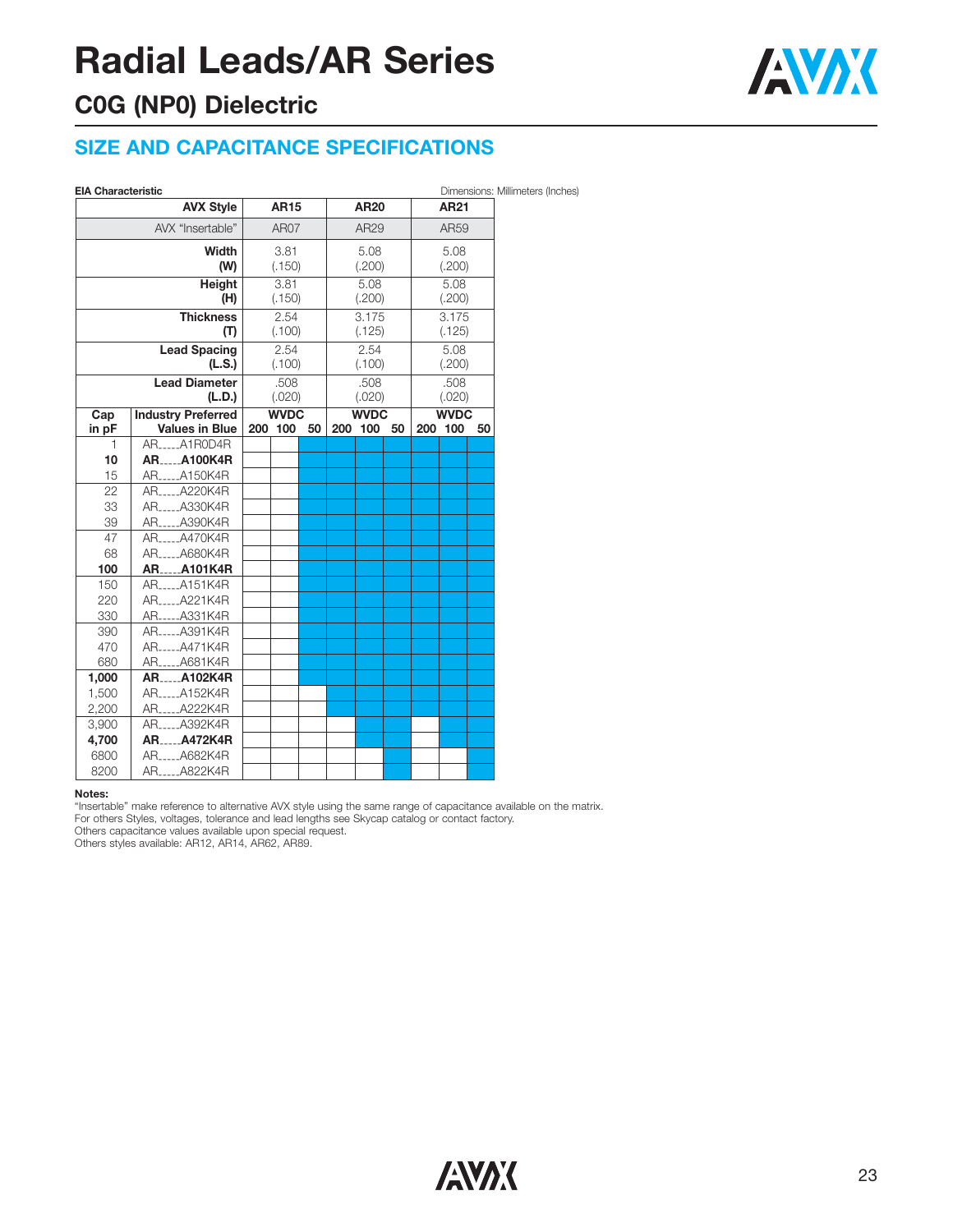# **Radial Leads/AR Series**



### **X7R Dielectric**

### **SIZE AND CAPACITANCE SPECIFICATIONS**

|                    | <b>AVX Style</b><br>AVX "Insertable"<br>Width      | <b>AR15</b>        |             |                       |             |                       |             |                       |             | <b>AR40</b>           |             |  |
|--------------------|----------------------------------------------------|--------------------|-------------|-----------------------|-------------|-----------------------|-------------|-----------------------|-------------|-----------------------|-------------|--|
|                    |                                                    |                    |             | <b>AR20</b>           |             | AR21                  |             | AR30                  |             |                       |             |  |
|                    |                                                    |                    | <b>AR07</b> |                       | <b>AR29</b> |                       | <b>AR59</b> |                       | <b>AR65</b> |                       | <b>AR75</b> |  |
|                    |                                                    | 3.81               |             | 5.08                  |             | 5.08                  |             | 7.62                  |             | 10.16                 |             |  |
|                    | (W)                                                | (.150)             |             |                       | (.200)      |                       | (.200)      |                       | (.300)      |                       | (.400)      |  |
|                    | Height                                             | 3.81               |             | 5.08                  |             | 5.08                  |             | 7.62                  |             | 10.16                 |             |  |
|                    | (H)                                                | (.150)             |             | (.200)                |             | (.200)                |             | (.300)                |             | (.400)                |             |  |
|                    | <b>Thickness</b>                                   | 2.54               |             | 3.175                 |             | 3.175                 |             | 3.81                  |             | 3.81                  |             |  |
|                    | (T)                                                | (.100)             |             | (.125)                |             | (.125)                |             | (.150)                |             | (.150)                |             |  |
|                    | <b>Lead Spacing</b>                                | 2.54               |             | 2.54                  |             | 5.08                  |             | 5.08                  |             | 5.08                  |             |  |
|                    | (L.S.)                                             | (.100)             |             | (.100)                |             | (.200)                |             | (.200)                |             | (.200)                |             |  |
|                    | <b>Lead Diameter</b>                               | .508               |             | .508                  |             | .508                  |             | .508                  |             | .508                  |             |  |
|                    | (L.D.)                                             | (.020)             |             | (.020)<br><b>WVDC</b> |             | (.020)<br><b>WVDC</b> |             | (.020)<br><b>WVDC</b> |             | (.020)<br><b>WVDC</b> |             |  |
| Cap<br>in pF       | <b>Industry Preferred</b><br><b>Values in Blue</b> | <b>WVDC</b><br>100 | 50          | 100                   | 50          | 100                   | 50          | 100                   | 50          | 100                   | 50          |  |
| 470                | AR C471K4R                                         |                    |             |                       |             |                       |             |                       |             |                       |             |  |
| 1000               | <b>ARC102K4R</b>                                   |                    |             |                       |             |                       |             |                       |             |                       |             |  |
| 1500               | ARC152K4R                                          |                    |             |                       |             |                       |             |                       |             |                       |             |  |
| 2200               | AR_____C222K4R                                     |                    |             |                       |             |                       |             |                       |             |                       |             |  |
| 3300               | AR <sub>-----</sub> C332K4R                        |                    |             |                       |             |                       |             |                       |             |                       |             |  |
| 4700               | AR_____C472K4R                                     |                    |             |                       |             |                       |             |                       |             |                       |             |  |
| 6800               | AR <sub>-----</sub> C682K4R                        |                    |             |                       |             |                       |             |                       |             |                       |             |  |
| 10,000             | <b>ARC103K4R</b>                                   |                    |             |                       |             |                       |             |                       |             |                       |             |  |
| 15,000             | ARC153K4R                                          |                    |             |                       |             |                       |             |                       |             |                       |             |  |
| 22,000             | AR_____C223K4R                                     |                    |             |                       |             |                       |             |                       |             |                       |             |  |
| 33,000             | AR <sub>-----</sub> C333K4R                        |                    |             |                       |             |                       |             |                       |             |                       |             |  |
| 47,000             | AR <sub>-----</sub> C473K4R                        |                    |             |                       |             |                       |             |                       |             |                       |             |  |
| 68,000             | AR <sub>-----</sub> C683K4R                        |                    |             |                       |             |                       |             |                       |             |                       |             |  |
| 100,000            | <b>ARC104K4R</b>                                   |                    |             |                       |             |                       |             |                       |             |                       |             |  |
| 150,000            | ARC154K4R                                          |                    |             |                       |             |                       |             |                       |             |                       |             |  |
| 220,000<br>330,000 | AR____C224K4R<br>ARC334K4R                         |                    |             |                       |             |                       |             |                       |             |                       |             |  |
| 390,000            | ARC394K4R                                          |                    |             |                       |             |                       |             |                       |             |                       |             |  |
| 470,000            | AR <sub>-----</sub> C474K4R                        |                    |             |                       |             |                       |             |                       |             |                       |             |  |
| 680,000            | AR <sub>-----</sub> C684K4R                        |                    |             |                       |             |                       |             |                       |             |                       |             |  |
| 1.0 <sub>u</sub> F | <b>ARC105K4R</b>                                   |                    |             |                       |             |                       |             |                       |             |                       |             |  |
| 4,700,000          | AR <sub>-----</sub> C475K4R                        |                    |             |                       |             |                       |             |                       |             |                       |             |  |
| 6,800,000          | AR <sub>-----</sub> C685K4R                        |                    |             |                       |             |                       |             |                       |             |                       |             |  |
| 10.0 uF            | <b>ARC106K4R</b>                                   |                    |             |                       |             |                       |             |                       |             |                       |             |  |

#### **= Extended range with 0.150" thickness maximum**

#### **Notes:**

"Insertable" make reference to alternative AVX style using the same range of capacitance available on the matrix. For others Styles, voltages, tolerance and lead lengths see Skycap catalog or contact factory. Others capacitance values available upon special request.

Others styles available: AR12, AR14, AR62, AR89, AR32, AR38.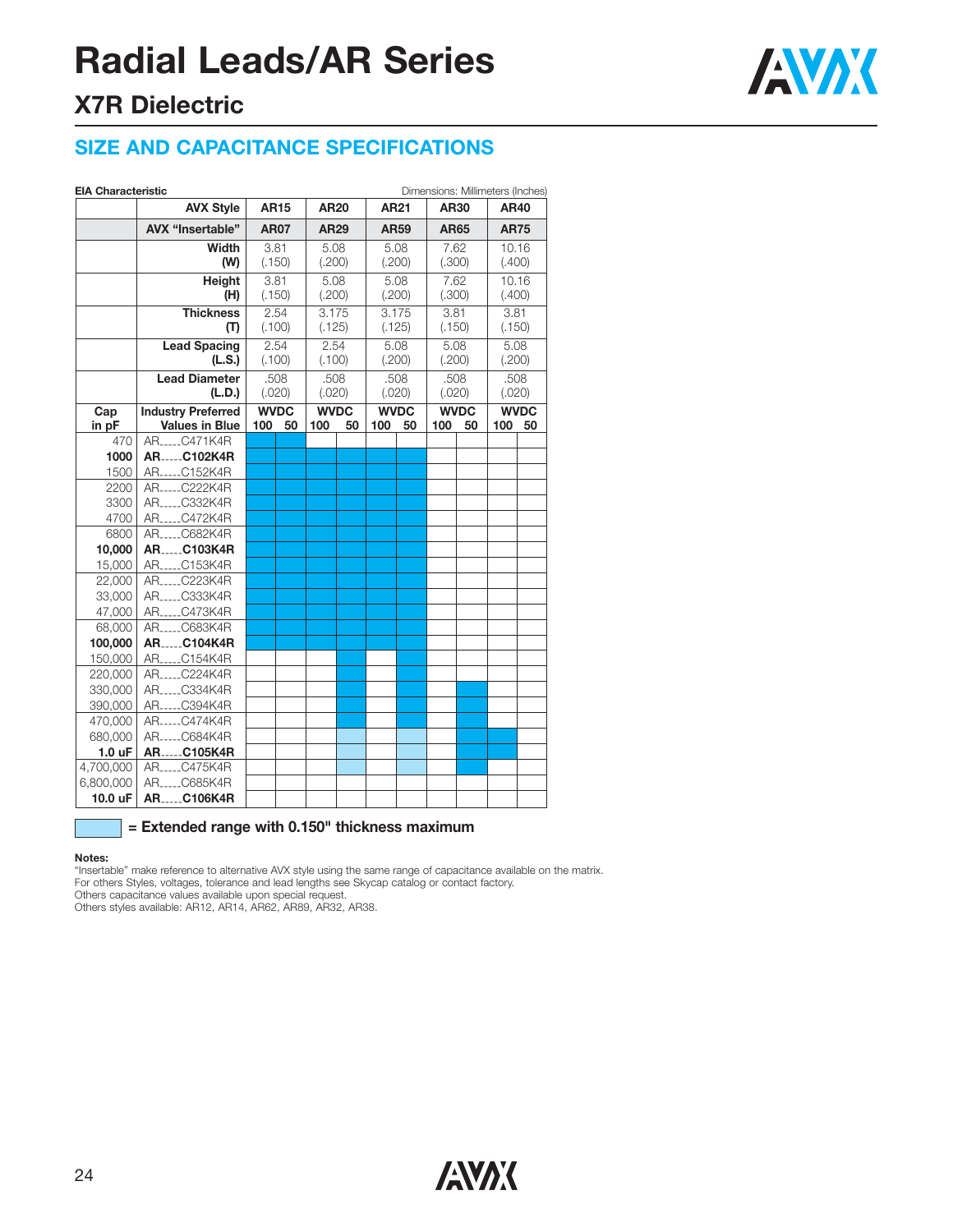# **Radial Leads/AR Series**



### **X8R Dielectric**

### **SIZE AND CAPACITANCE SPECIFICATIONS**

#### **EIA Characteristic** Dimensions: Millimeters (Inches)

| <b>AVX Style</b> |                                                    |                  | AR <sub>20</sub>   |                |                 | AR21               |    |  |
|------------------|----------------------------------------------------|------------------|--------------------|----------------|-----------------|--------------------|----|--|
|                  |                                                    | AR <sub>29</sub> |                    | AR59           |                 |                    |    |  |
|                  | Width<br>(W)                                       | 5.08<br>(.200)   |                    |                | 5.08<br>(.200)  |                    |    |  |
|                  | Height<br>(H)                                      | 5.08<br>(.200)   |                    |                | 5.08<br>(.200)  |                    |    |  |
|                  | <b>Thickness</b><br>(T)                            | 3.175<br>(.125)  |                    |                | 3.175<br>(.125) |                    |    |  |
|                  | 2.54<br>(.100)                                     |                  |                    | 5.08<br>(.200) |                 |                    |    |  |
|                  | .508<br>(.020)                                     |                  |                    | .508<br>(.020) |                 |                    |    |  |
| Cap<br>in pF     | <b>Industry Preferred</b><br><b>Values in Blue</b> | 200              | <b>WVDC</b><br>100 | 50             | 200             | <b>WVDC</b><br>100 | 50 |  |
| 1,000            | ARF102K4R                                          |                  |                    |                |                 |                    |    |  |
| 10,000           | ARF103K4R                                          |                  |                    |                |                 |                    |    |  |
| 100,000          | ARF104K4R                                          |                  |                    |                |                 |                    |    |  |
| 330,000          | ARF334K4R                                          |                  |                    |                |                 |                    |    |  |

#### **Notes:**

"Insertable" make reference to alternative AVX style using the same range of capacitance available on the matrix. For others Styles, voltages, tolerance and lead lengths see Skycap catalog or contact factory.

Others capacitance values available upon special request.

Others styles available: AR14, AR62, AR89.